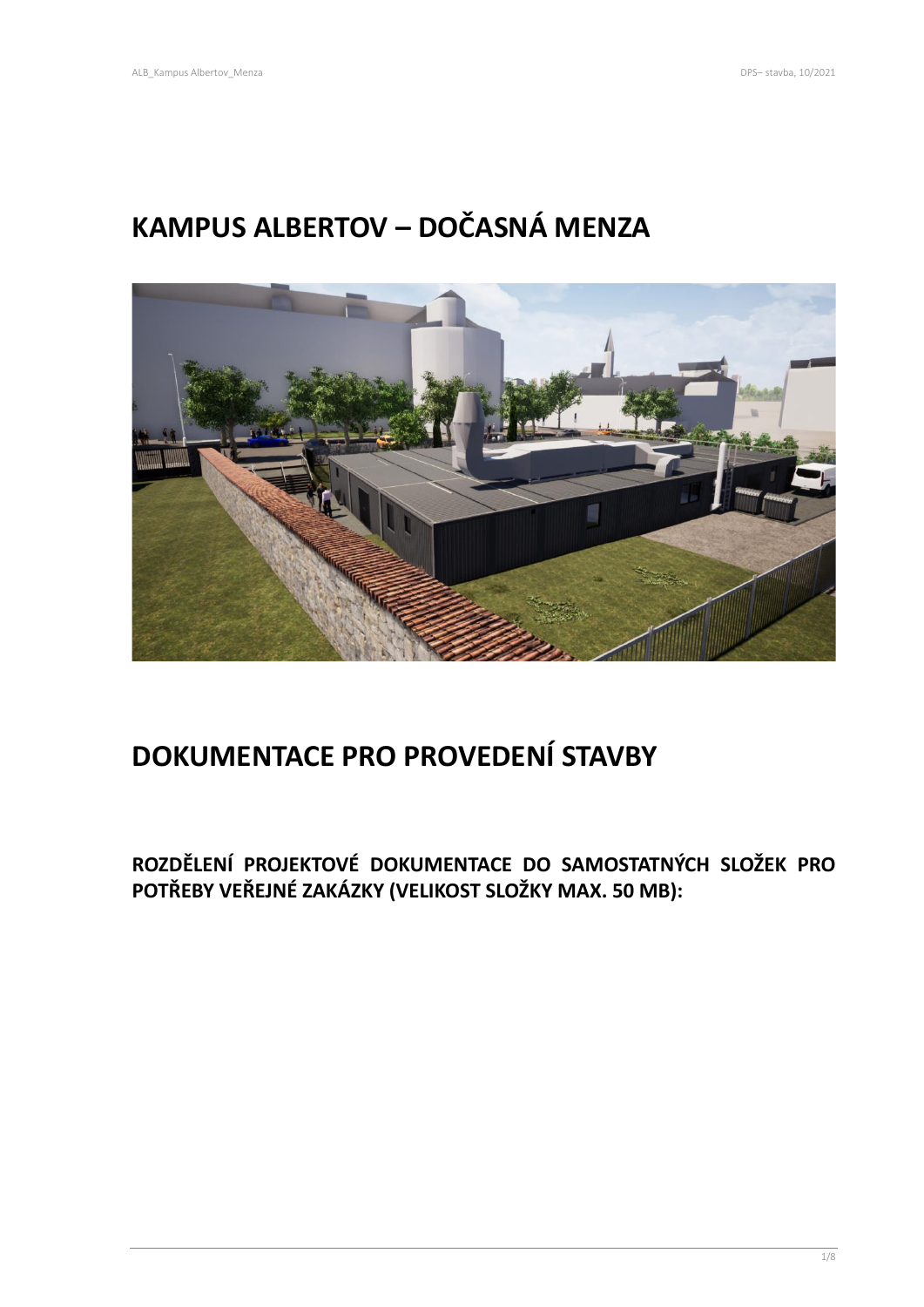## **ROZDĚLENÍ PROJEKTOVÉ DOKUMENTACE DO SAMOSTATNÝCH SLOŽEK PRO POTŘEBY VEŘEJNÉ ZAKÁZKY (VELIKOST SLOŽKY MAX. 50 MB):**

## **S.01 – TECHNICKÉ ZPRÁVY .**

| А.<br>PRŮVODNÍ ZPRÁVA           |                           |         |
|---------------------------------|---------------------------|---------|
| А.                              | PRŮVODNÍ ZPRÁVA           | JIKA-CZ |
| В.<br>SOUHRNNÁ TECHNICKÁ ZPRÁVA |                           |         |
| в.                              | SOUHRNNÁ TECHNICKÁ ZPRÁVA | JIKA-CZ |

#### **S.02 – SITUACE STAVBY .**

|  | C. SITUAČNÍ VÝKRESY |                                |          |         |
|--|---------------------|--------------------------------|----------|---------|
|  | C.1                 | SITUAČNÍ VÝKRES ŠIRŠÍCH VZTAHŮ | M 1:1250 | JIKA-CZ |
|  | C.2                 | KATASTRÁLNÍ SITUAČNÍ VÝKRES    | M 1:750  | JIKA-CZ |
|  | C.3                 | KOORDINAČNÍ SITUAČNÍ VÝKRES    | M 1:150  | JIKA-CZ |
|  | C.4                 | STÁVAJÍCÍ SITUAČNÍ VÝKRES      | M 1:500  | JIKA-CZ |
|  | C.5                 | ÚZEMNÍ PLÁN                    |          | JIKA-CZ |
|  |                     |                                |          |         |

#### **S.03.01 – DOKUMENTACE OBJEKTU .**

| D.1 | <b>PROVIZORNÍ MENZA</b> |                                 |         |         |
|-----|-------------------------|---------------------------------|---------|---------|
|     | D.1.1                   | ARCHITEKTONICKO-STAVEBNÍ ŘEŠENÍ |         |         |
|     | D.1.1.01                | <b>TECHNICKÁ ZPRÁVA</b>         |         | JIKA-CZ |
|     | D.1.1.02                | PŮDORYS ZÁKLADŮ                 | M 1:50  | JIKA-CZ |
|     | D.1.1.03                | PŮDORYS 1NP_PROVOZNÍ SCHÉMA     | M 1:100 | JIKA-CZ |
|     | D.1.1.04                | PŮDORYS 1.NP                    | M 1:50  | JIKA-CZ |
|     | D.1.1.05                | PŮDORYS STŘECHY                 | M 1:50  | JIKA-CZ |
|     | D.1.1.06                | ŘEZ A-A _PŘÍČNÝ                 | M 1:50  | JIKA-CZ |
|     | D.1.1.07                | ŘEZ B-B_PODÉLNÝ                 | M 1:50  | JIKA-CZ |
|     | D.1.1.08                | POHLEDY_VÝCHODNÍ_ZÁPADNÍ        | M 1:50  | JIKA-CZ |
|     | D.1.1.09                | POHLEDY SEVERNÍ JIŽNÍ           | M 1:50  | JIKA-CZ |
|     | D.1.1.10                | SCHÉMA ŽEBŘÍKU                  | M 1:20  | JIKA-CZ |
|     | D.1.1.11                | SCHÉMA OK VZT JEDNOTKY          | M 1:50  | JIKA-CZ |
|     | D.1.1.12                | SCHÉMA ŠATNÍCH SKŘÍNÍ-VSTUP     | M 1:20  | JIKA-CZ |
|     | D.1.1.13                | SCHÉMA VĚŠÁKOVÉ STĚNY           | M 1:20  | JIKA-CZ |
|     | D.1.1.14                | VÝPIS VÝROBKŮ                   |         | JIKA-CZ |
|     | D.1.1.15                | SKLADBY ZPEVNĚNÝCH PLOCH        |         | JIKA-CZ |
|     | D.1.1.16                | SCHÉMA PILÍŘŮ                   | M 1:20  | JIKA-CZ |
|     | D.1.1.17                | SCHÉMA KOMÍNU VZT JEDNOTKY      | M 1:50  | JIKA-CZ |
|     | D.1.1.18                | PŮDORYS VÝKOPOVÝCH PRACÍ        | M 1:50  | JIKA-CZ |
|     | D.1.1.19                | SCHÉMA KOTVENÍ BRÁNY - SEVER    | M 1:25  | JIKA-CZ |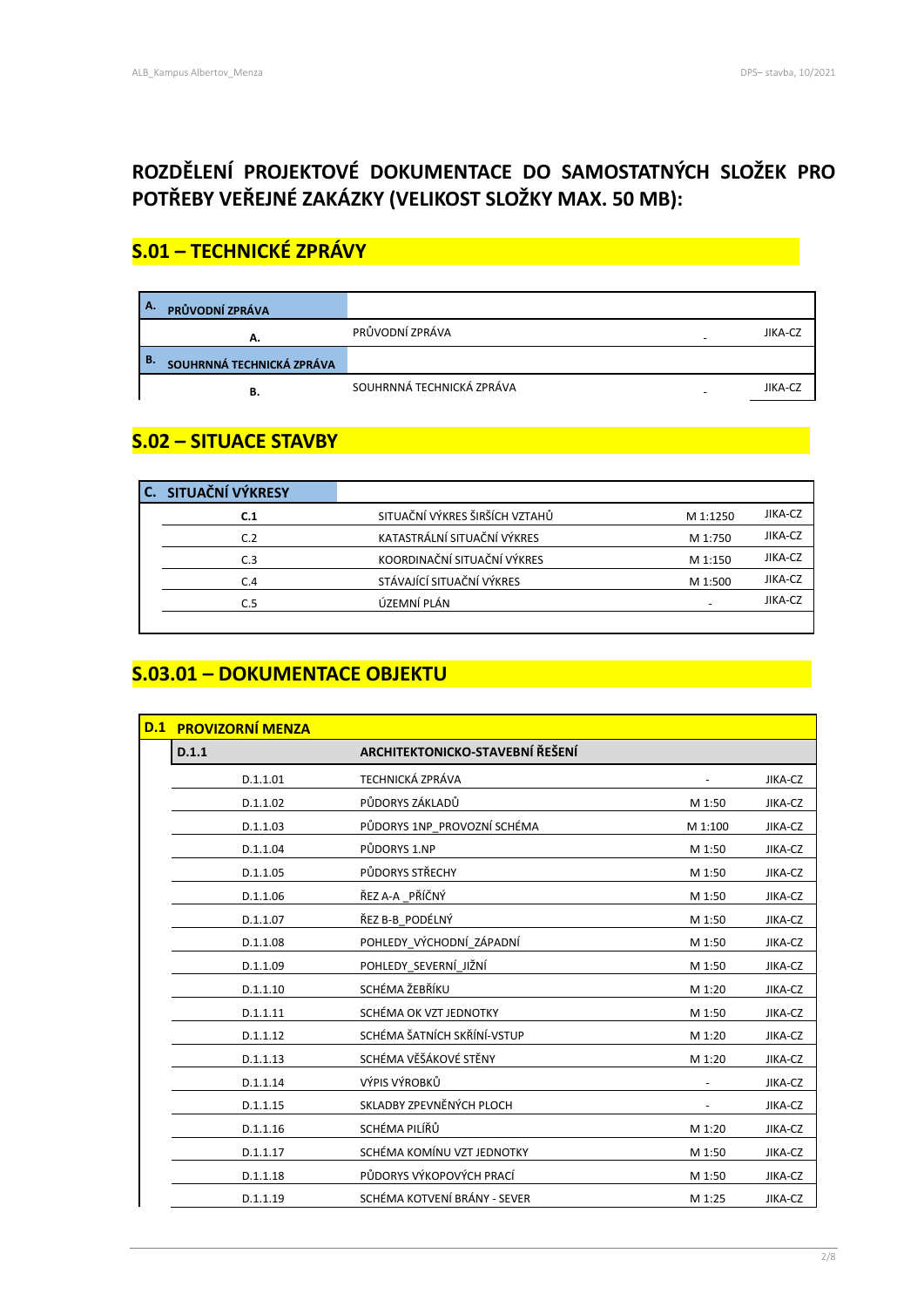|        | D.1.1.20  | KOORDINAČNÍ VÝKRES PROFESÍ - PŮDORYS ZÁKLADŮ | M 1:50  | JIKA-CZ |
|--------|-----------|----------------------------------------------|---------|---------|
|        | D.1.1.21  | KOORDINAČNÍ VÝKRES PROFESÍ - PŮDORYS 1.NP    | M 1:50  | JIKA-CZ |
|        | D.1.1.22  | KOORDINAČNÍ VÝKRES PROFESÍ - PŮDORYS STŘECHY | M 1:50  | JIKA-CZ |
|        | D.1.1.23  | SCHÉMA RAMPY PRO VOZÍČKÁŘE                   | M 1:50  | JIKA-CZ |
|        | D.1.1.24  | SCHÉMA INTERIÉRU                             | M 1:50  | JIKA-CZ |
|        |           |                                              |         |         |
|        |           |                                              |         |         |
| D.1.3  |           | POŽÁRNĚ-BEZPEČNOSTNÍ ŘEŠENÍ                  |         |         |
|        | D.1.3.01  | TECHNICKÁ ZPRÁVA                             |         | JIKA-CZ |
|        | D.1.3.02  | PŮDORYS 1.NP                                 |         | JIKA-CZ |
|        | D.1.3.03  | SITUACE OBJEKTU                              | M 1:250 | JIKA-CZ |
|        |           |                                              |         |         |
| D.1.4  |           | <b>TECHNICKÉ ZAŘÍZENÍ BUDOV</b>              |         |         |
| D.1.4a |           | ZAŘÍZENÍ ZDRAVOTECHNIKY                      |         |         |
|        | D.1.4a.01 | TECHNICKÁ ZPRÁVA                             |         | JIKA-CZ |
|        | D.1.4a.02 | PŮDORYS ZAKLADŮ                              | M 1:50  | JIKA-CZ |
|        | D.1.4a.03 | PŮDORYS 1.NP                                 | M 1:50  | JIKA-CZ |
|        | D.1.4a.04 | PŮDORYS STŘECHY                              | M 1:50  | JIKA-CZ |
|        | D.1.4a.05 | VZOROVÉ ZAPOJENÍ ZÁSOBNÍKU TUV               | M 1:50  | JIKA-CZ |
| D.1.4b |           | ZAŘÍZENÍ VZDUCHOTECHNIKY A CHLAZENÍ          |         |         |
|        | D.1.4b.01 | TECHNICKÁ ZPRÁVA                             |         | JIKA-CZ |
|        | D.1.4b.02 | PŮDORYS 1.NP A ČÁSTI STŘECHY                 | M 1:50  | JIKA-CZ |
|        | D.1.4b.03 | JEDNOTKA VZT                                 |         | JIKA-CZ |
|        |           |                                              |         |         |
| D.1.4d |           | ZAŘÍZENÍ PRO VYTÁPĚNÍ STAVEB                 |         |         |
|        | D.1.4d.01 | <b>TECHNICKÁ ZPRÁVA</b>                      |         | JIKA-CZ |
|        | D.1.4d.02 | PŮDORYS 1.NP                                 | M 1:50  | JIKA-CZ |
| D.1.4g |           | <b>ZAŘÍZENÍ ELEKTROINSTALACE</b>             |         |         |
|        | D.1.4g.01 | TECHNICKÁ ZPRÁVA - HROMOSVOD                 |         | JIKA-CZ |
|        | D.1.4g.02 | UZEMNĚNÍ A HROMOSVOD                         | M 1:150 | JIKA-CZ |
|        | D.1.4g.03 | SEPARAČNÍ VZDÁLENOST                         |         | JIKA-CZ |
|        | D.1.4g.04 | ANALÝZA BLESKU                               |         | JIKA-CZ |
|        | D.1.4g.05 | TECHNICKÁ ZPRÁVA - ELEKTROINSTALACE          |         | JIKA-CZ |
|        | D.1.4g.06 | PROTOKOL O URČENÍ VNĚJŠÍCH VLIVŮ             |         | JIKA-CZ |
|        | D.1.4g.07 | KNIHA SVÍTIDEL                               |         | JIKA-CZ |
|        | D.1.4g.08 | 1.NP - SVĚTELNÁ INSTALACE                    |         | JIKA-CZ |
|        | D.1.4g.09 | 1.NP - MOTOROVÁ INSTALACE                    |         | JIKA-CZ |
|        | D.1.4g.10 | STŘECHA                                      |         | JIKA-CZ |
|        | D.1.4g.11 | 1.NP - EL. TOPENÍ                            |         | JIKA-CZ |
|        | D.1.4g.12 | ROZVADĚČ RE.1                                |         | JIKA-CZ |
|        |           |                                              |         |         |
|        | D.1.4g.13 | ROZAVDĚČ HRO.1                               |         | JIKA-CZ |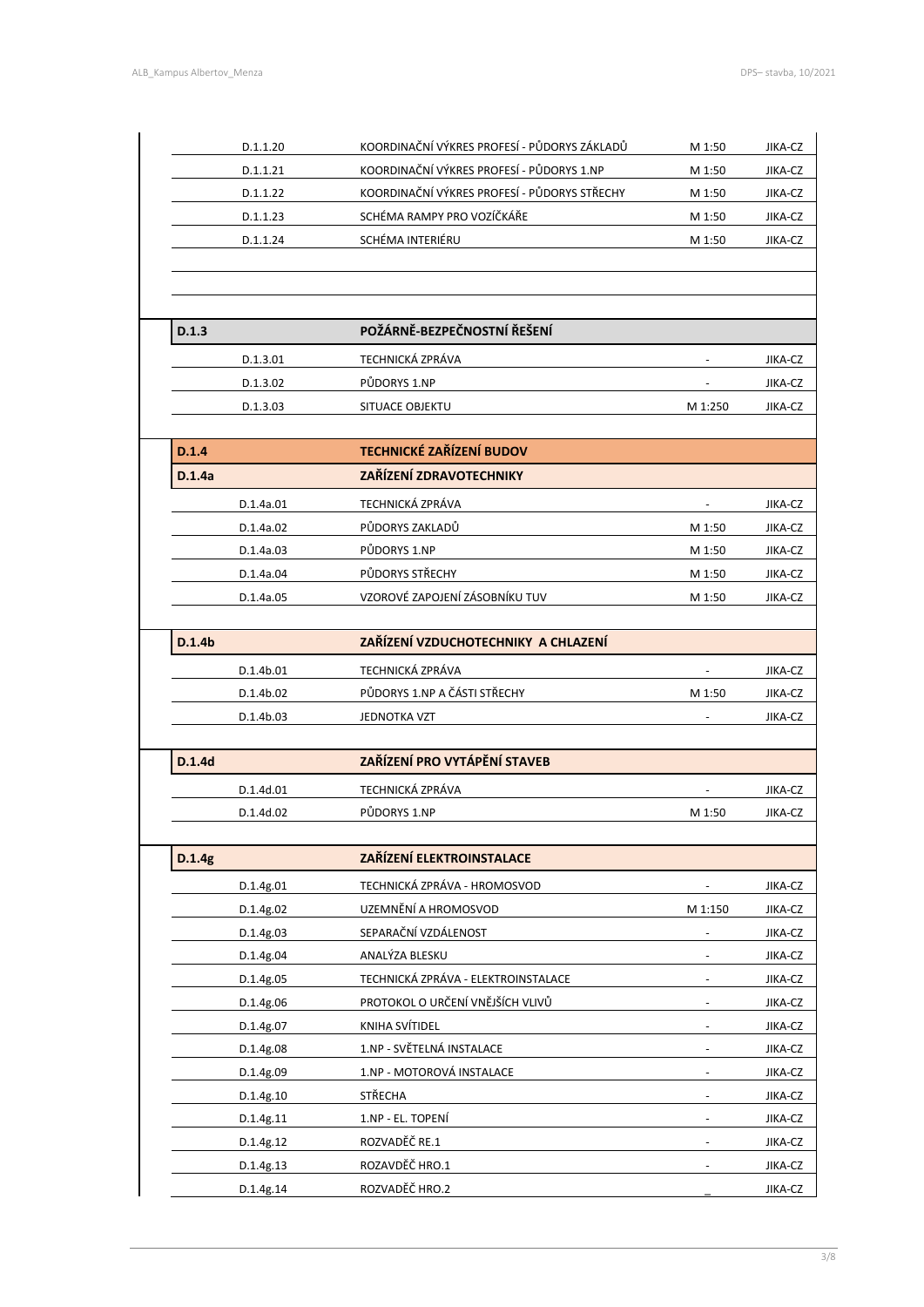I

ı

|           |                                |                          | JIKA-CZ |
|-----------|--------------------------------|--------------------------|---------|
| D.1.4h    | ZAŘÍZENÍ SLABOPROUDÝCH ROZVODŮ |                          |         |
| D.1.4h.01 | <b>TECHNICKÁ ZPRÁVA</b>        |                          | JIKA-CZ |
| D.1.4h.02 | PŮDORYS 1.NP                   | M 1:75                   | JIKA-CZ |
| D.1.4h.03 | PŮDORYS STŘECHA                | M 1:75                   | JIKA-CZ |
|           |                                |                          |         |
| D.1.4i    | ZAŘÍZENÍ MĚŘENÍ A REGULACE     |                          |         |
| D.1.4i.01 | <b>TECHNICKÁ ZPRÁVA</b>        |                          | JIKA-CZ |
| D.1.4i.02 | TABULKA I/O BODŮ               |                          | JIKA-CZ |
| D.1.4i.03 | SEZNAM KABELŮ                  |                          | JIKA-CZ |
| D.1.4i.04 | SOUPIS VÝKONŮ                  | $\overline{\phantom{a}}$ | JIKA-CZ |
|           |                                |                          |         |
| D.1.4i.05 | REGULAČNÍ SCHÉMA               |                          | JIKA-CZ |

#### **S.03.02– DOKUMENTACE OBJEKTU .**

| D.2 | <b>TECHNOLOGIE OBJEKTU</b> |                                                |             |         |
|-----|----------------------------|------------------------------------------------|-------------|---------|
|     | D.2.2                      | <b>TECHNOLOGIE GASTRO</b>                      |             |         |
|     | D.2.2.01                   | <b>TECHNICKÁ ZPRÁVA</b>                        |             | JIKA-CZ |
|     | D.2.2.02                   | PŮDORYS 1.NP MENZA                             | M 1:50      | JIKA-CZ |
|     | D.2.2.03                   | PŮDORYS 1.NP - INSTALACE                       | M 1:50      | JIKA-CZ |
|     | D.2.2.04                   | LEGENDA INSTALACÍ                              |             | JIKA-CZ |
|     | D.2.2.05                   | SEZNAM STROJŮ A VYBAVENÍ                       |             | JIKA-CZ |
|     |                            |                                                |             |         |
|     | D.2.3                      | PROVIZORNÍ PŘÍPOJKY                            |             |         |
|     | D.2.3.1                    | KANALIZACE SPLAŠKOVÁ A DEŠŤOVÁ                 |             |         |
|     | D.2.3.1.01                 | <b>TECHNICKÁ ZPRÁVA</b>                        |             | JIKA-CZ |
|     | D.2.3.1.02                 | PODROBNÁ SITUACE                               | M 1:250     | JIKA-CZ |
|     | D.2.3.1.03                 | PODÉLNÉ PROFILY SPLAŠKOVÝCH STOK               | M 1:200/100 | JIKA-CZ |
|     | D.2.3.1.04                 | PLASTOVÁ KANALIZAČNÍ ŠACHTA DN400mm            |             | JIKA-CZ |
|     | D.2.3.1.05                 | PLASTOVÁ KANALIZAČNÍ ŠACHTA DN425mm            |             | JIKA-CZ |
|     | D.2.3.1.06                 | BETONOVÁ KANALIZAČNÍ ŠACHTA - DN1000 M - str.0 |             | JIKA-CZ |
|     | D.2.3.1.06                 | BETONOVÁ KANALIZAČNÍ ŠACHTA - DN1000 M - str.1 |             | JIKA-CZ |
|     | D.2.3.1.07                 | VZOROVÝ ZPŮSOB NAPOJENÍ ŽLABOVÉ VPUSTI         |             | JIKA-CZ |
|     | D.2.3.1.08                 | ODLUČOVAČ TUKU                                 | M 1:200/100 | JIKA-CZ |
|     | D.2.3.1.09                 | PODÉLNÝ PROFIL DEŠŤOVÉ STOKY                   | M 1:200/100 | JIKA-CZ |
|     | D.2.3.1.10                 | KLADEČSKÝ PLÁN ŽLABU                           | M 1:200/20  | JIKA-CZ |
|     | D.2.3.1.11                 | PLASTOVÁ KANALIZAČNÍ ŠACHTA - DN400mm          |             | JIKA-CZ |
|     |                            |                                                |             |         |
|     | D.2.3.2                    | <b>VODOVOD</b>                                 |             |         |
|     | D.2.3.2.01                 | TECHNICKÁ ZPRÁVA                               |             | JIKA-CZ |
|     | D.2.3.2.02                 | PODROBNÁ SITUACE                               | M 1:250     | JIKA-CZ |
|     | D.2.3.2.03                 | PODÉLNÉ PROFILY                                | M 1:200/100 | JIKA-CZ |

4/8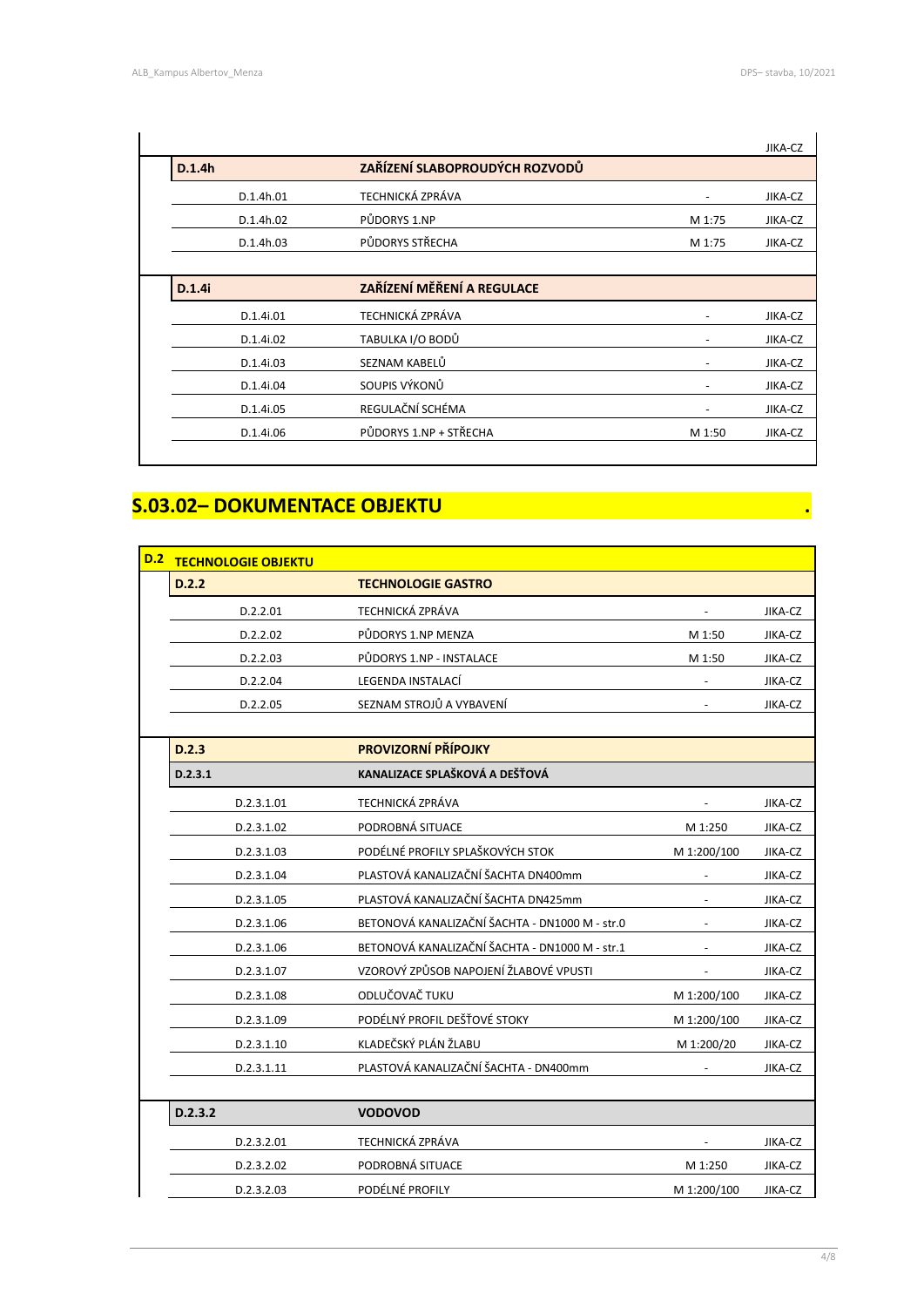| D.2.3.2.04 | KLADEČSKÉ SCHÉMA                          | M 1:200/100 | JIKA-CZ |
|------------|-------------------------------------------|-------------|---------|
| D.2.3.4    | <b>ELEKTRIKA</b>                          |             |         |
| D.2.3.4.01 | TECHNICKÁ ZPRÁVA                          |             | JIKA-CZ |
| D.2.3.4.02 | PŘELOŽKA KABELOVÉ TRASY NN - RUŠENÁ TRASA | M 1:250     | JIKA-CZ |
| D.2.3.4.03 | PŘELOŽKA KABELOVÉ TRASY NN - NOVÁ TRASA   | M 1:250     | JIKA-CZ |
| D.2.3.4.04 | TABULKA VZDÁLENOSTI KABELŮ                |             | JIKA-CZ |
| D.2.3.4.05 | VZOROVÝ ŘEZ ULOŽENÍ KABELU VE VÝKOPU      |             | JIKA-CZ |
| D.2.3.4.06 | SPOJKA KABELU                             |             | JIKA-CZ |
| D.2.3.6    | PLYNOVÁ PŘÍPOJKA                          |             |         |
| D.2.3.6.01 | <b>TECHNICKÁ ZPRÁVA</b>                   |             | JIKA-CZ |
| D.2.3.6.02 | SITUACE PLYNOVÉ PŘÍPOJKY                  | M 1:250     | JIKA-CZ |
| D.2.3.6.03 | VZOROVÝ ŘEZ VÝKOPEM                       | M 1:20      | JIKA-CZ |
| D.2.3.6.04 | DETAIL PILÍŘE HUP                         | M 1:100     | JIKA-CZ |
| D.2.3.6.05 | DETAIL SLOUPKU                            | M 1:20      | JIKA-CZ |
| D.2.3.6.06 | SPOJKA KABELU                             | $M -$       | JIKA-CZ |

### **S.03.03– DOKUMENTACE OBJEKTU .**

|  | D.2.4    | <b>OPLOCENÍ PROVIZORNÍ MENZY</b> |                          |         |
|--|----------|----------------------------------|--------------------------|---------|
|  | D.2.4.01 | TECHNICKÁ ZPRÁVA                 |                          | JIKA-CZ |
|  | D.2.4.02 | VÝKRES OPLOCENÍ T.01             | M 1:25                   | JIKA-CZ |
|  | D.2.4.03 | VÝKRES OPLOCENÍ STÁVAJÍCÍ        |                          | JIKA-CZ |
|  |          |                                  |                          |         |
|  | D.2.6    | KOMUNIKACE ZPEVNĚNÉ PLOCHY       |                          |         |
|  | D.2.6.01 | TECHNICKÁ ZPRÁVA                 |                          | JIKA-CZ |
|  | D.2.6.02 | SITUACE ŠIRŠÍCH VZTAHŮ           | M 1:200                  | JIKA-CZ |
|  | D.2.6.03 | <b>SITUACE</b>                   |                          | JIKA-CZ |
|  | D.2.6.04 | PODÉLNÝ PROFIL                   | M 1:500/50               | JIKA-CZ |
|  | D.2.6.05 | VZOROVÉ PŘÍČNÉ ŘEZY              | M 1:250                  | JIKA-CZ |
|  | D.2.6.06 | SCHÉMA KOMUNIKACÍ                | M 1:250                  |         |
|  |          |                                  |                          |         |
|  | D.2.7    | <b>DEMOLICE</b>                  |                          |         |
|  | D.2.7.01 | TECHNICKÁ ZPRÁVA                 |                          | JIKA-CZ |
|  | D.2.7.02 | PŮDORYS ZÁKLADŮ                  | M 1:50                   | JIKA-CZ |
|  | D.2.7.03 | PŮDORYS 1.NP                     | M 1:50                   | JIKA-CZ |
|  | D.2.7.04 | PŮDORYS STŘECHY                  | M 1:50                   | JIKA-CZ |
|  | D.2.7.05 | ŘEZY                             | M 1:50                   | JIKA-CZ |
|  | D.2.7.06 | <b>POHLEDY</b>                   | M 1:50                   | JIKA-CZ |
|  | D.2.7.07 | PASPORT 01                       | $\overline{\phantom{a}}$ | JIKA-CZ |
|  | D.2.7.08 | PASPORT 02                       | $\overline{\phantom{a}}$ | JIKA-CZ |
|  |          |                                  |                          |         |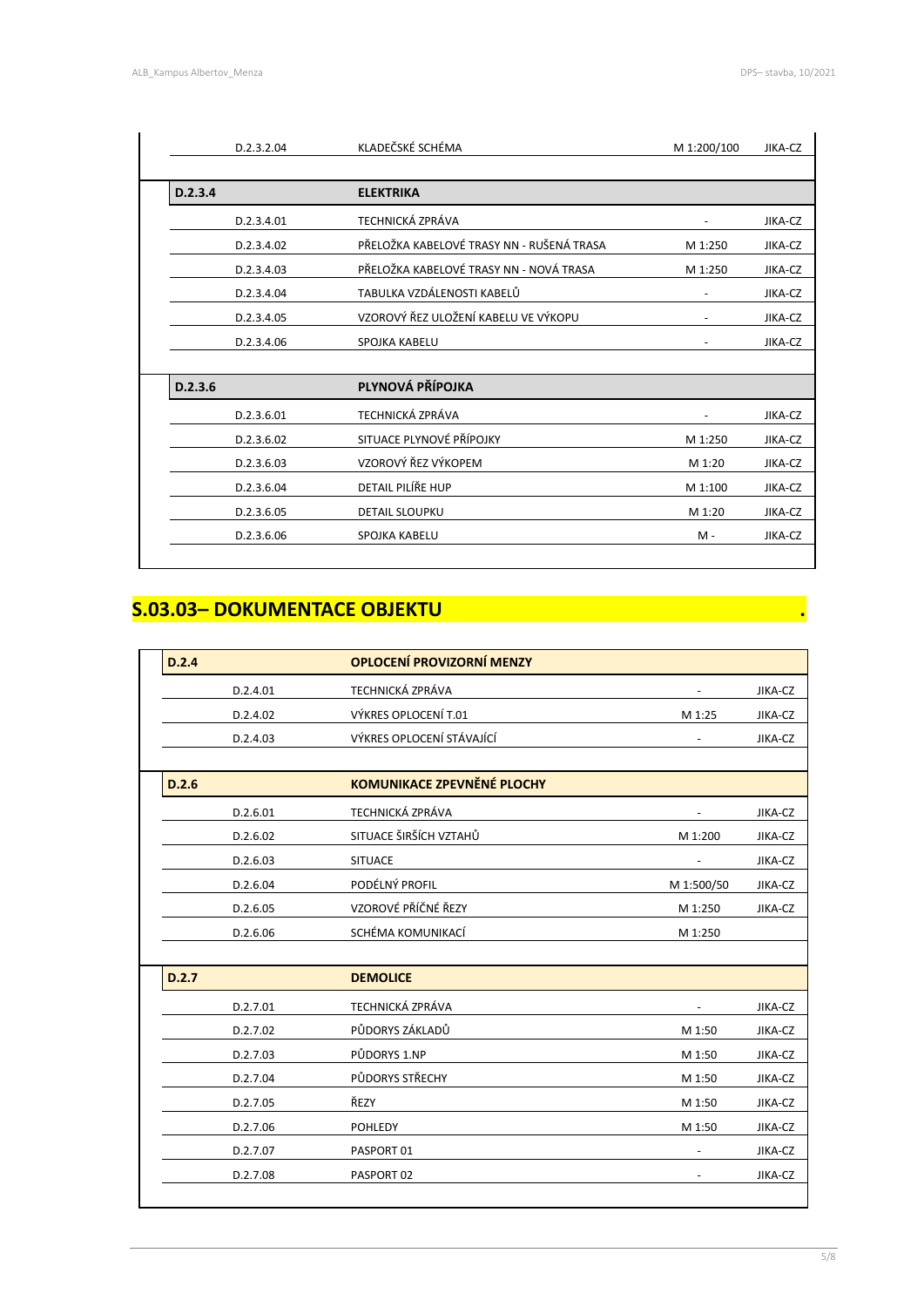#### **E. DOKLADOVÁ**

# **S.04.01 – ZÁVAZNÁ STANOVISKA**

|    | E.1 ZÁVAZNÁ STANOVISKA, STANOVISKA, VYJÁDŘENÍ DOTČENÝCH ORGÁNŮ                                                       |                             |       |  |  |
|----|----------------------------------------------------------------------------------------------------------------------|-----------------------------|-------|--|--|
| č. | číslo jednací                                                                                                        | dotčený orgán státní správy | datum |  |  |
| 1  |                                                                                                                      |                             |       |  |  |
| 2  |                                                                                                                      |                             |       |  |  |
| 3  |                                                                                                                      |                             |       |  |  |
| 4  |                                                                                                                      |                             |       |  |  |
| 5  |                                                                                                                      |                             |       |  |  |
| 6  |                                                                                                                      |                             |       |  |  |
| 7  |                                                                                                                      |                             |       |  |  |
| 8  |                                                                                                                      |                             |       |  |  |
| 9  |                                                                                                                      |                             |       |  |  |
| 10 |                                                                                                                      |                             |       |  |  |
| 11 |                                                                                                                      |                             |       |  |  |
| 12 | <u> 1980 - Johann Barnett, fransk politik (f. 1980)</u>                                                              |                             |       |  |  |
| 13 |                                                                                                                      |                             |       |  |  |
| 14 |                                                                                                                      |                             |       |  |  |
| 15 |                                                                                                                      |                             |       |  |  |
| 16 |                                                                                                                      |                             |       |  |  |
| 17 |                                                                                                                      |                             |       |  |  |
| 18 | <u> 1989 - Johann Barnett, fransk politiker (d. 1989)</u>                                                            |                             |       |  |  |
| 19 |                                                                                                                      |                             |       |  |  |
| 20 | <u> 1980 - Jan Samuel Barbara, martin da shekara 1980 - An tsara 1980 - An tsara 1980 - An tsara 1980 - An tsara</u> |                             |       |  |  |
| 21 |                                                                                                                      |                             |       |  |  |
| 22 |                                                                                                                      |                             |       |  |  |
| 23 | <u> 1989 - Johann Stein, mars an deus Amerikaansk kommunister (* 1958)</u>                                           |                             |       |  |  |
| 24 |                                                                                                                      |                             |       |  |  |
| 25 |                                                                                                                      |                             |       |  |  |

|                | E.2 ROZHODNUTÍ STAVEBNÍHO ÚŘADU |                             |       |  |  |
|----------------|---------------------------------|-----------------------------|-------|--|--|
| č.             | číslo jednací                   | dotčený orgán státní správy | datum |  |  |
| V <sub>1</sub> |                                 |                             |       |  |  |
|                |                                 |                             |       |  |  |
| V <sub>2</sub> |                                 |                             |       |  |  |
|                |                                 |                             |       |  |  |
| V3             |                                 |                             |       |  |  |
|                |                                 |                             |       |  |  |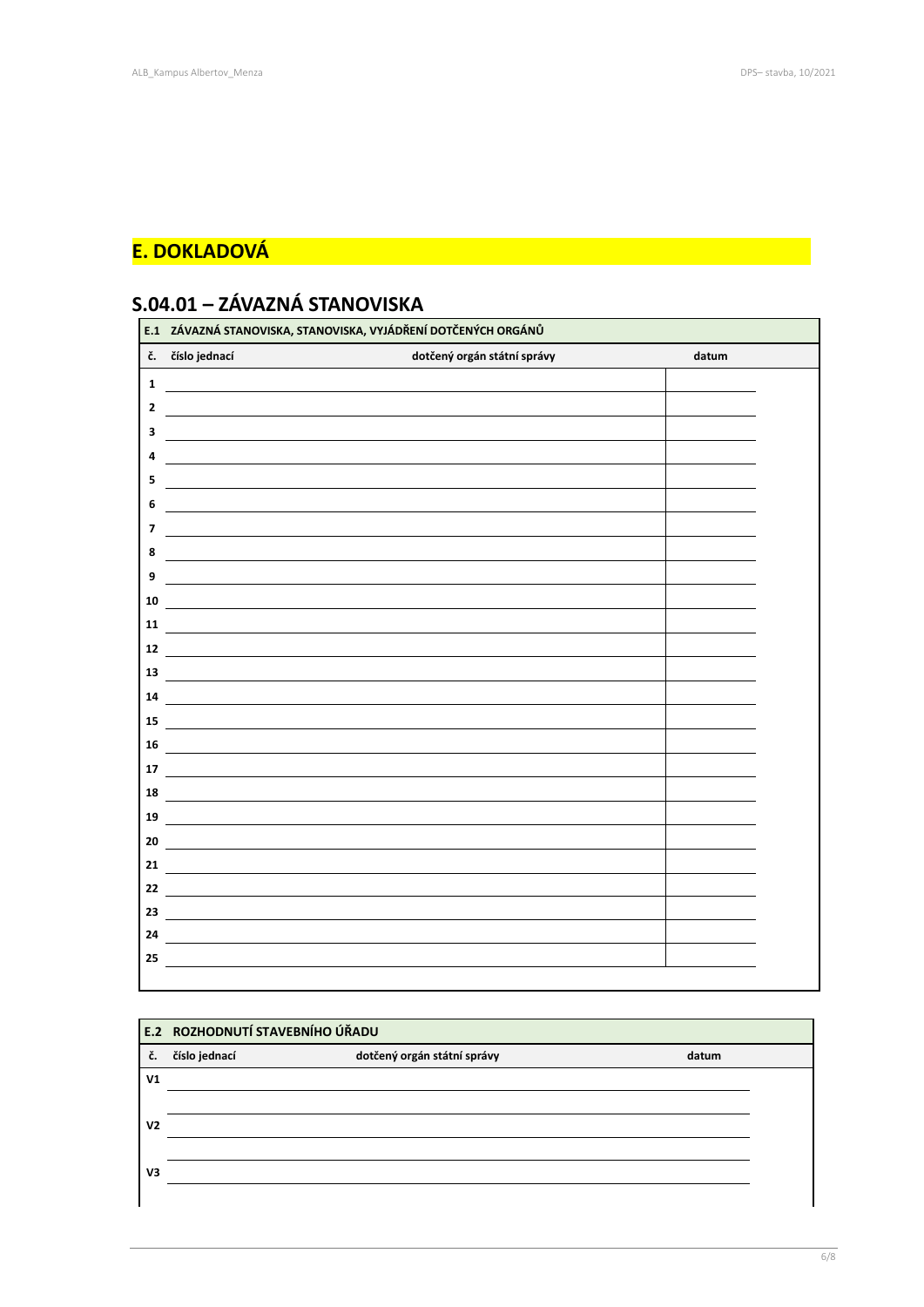#### **V4**

#### **S.04.02 – EXISTENCE SÍTÍ .**

|              | E.4 STANOVISKA VLASTNÍKŮ VEŘEJNÉ DOPRAVNÍ A TECHNICKÉ INFRASTRUKTURY |                                                              |            |  |  |
|--------------|----------------------------------------------------------------------|--------------------------------------------------------------|------------|--|--|
| č.           | číslo jednací                                                        | dotčený orgán státní správy                                  | datum      |  |  |
| $\mathbf{1}$ |                                                                      | Alfa Telecom s.r.o.                                          | 02.04.2021 |  |  |
| 2            |                                                                      | AmiCom Teplice s.r.o.                                        |            |  |  |
| з            | 1129/2019                                                            | CentroNet, a.s.                                              | 06.05.2020 |  |  |
| 4            |                                                                      | COPROSYS a.s.                                                | 02.04.2021 |  |  |
| 5            | 190100842                                                            | Cznet s.r.o.                                                 | 03.04.2020 |  |  |
| 6            | 618918/19                                                            | ČD - Telematika a.s.                                         | 06.05.2021 |  |  |
| 7            | 618918/19                                                            | Česká telekomunikační infrastruktura a.s. (CETIN)            | 06.05.2021 |  |  |
| 8            | UPTS/OS/215156/19                                                    | České Radiokomunikace a.s.                                   | 18.03.2020 |  |  |
| 9            | 101078587                                                            | ČEZ Distribuce a.s. - 1                                      | 18.09.2019 |  |  |
| 10           | 101078588                                                            | ČEZ Distribuce a.s. - 2                                      | 18.09.2019 |  |  |
| 11           | 101078591                                                            | ČEZ Distribuce a.s. - 3                                      | 18.09.2019 |  |  |
| 12           | 700024450                                                            | ČEZ ICT Services, a. s. $-1$                                 | 18.03.2020 |  |  |
| 13           | 700024451                                                            | ČEZ ICT Services, a. s. $-2$                                 | 18.03.2020 |  |  |
| 14           | 700024453                                                            | ČEZ ICT Services, a. s. $-3$                                 | 18.03.2020 |  |  |
| 15           | PH675439                                                             | Dial Telecom, a.s.                                           | 19.03.2020 |  |  |
| 16           | $B-16$                                                               | Dopravní podnik hl.m. Prahy, a.s. - JDCM - 240200 (metro)    | 02.05.2020 |  |  |
| 17           | 422/19                                                               | Dopravní podnik hl.m. Prahy, a.s. - JDCT - 250150 (tramvaje) | 19.03.2020 |  |  |
| 18           |                                                                      | Fast Communication s.r.o.                                    | 20.03.2020 |  |  |
| 19           | 10286                                                                | FIT-OUT s.r.o., zast. Fine Technology Outsource, s.r.o.      | 18.03.2020 |  |  |
| 20           |                                                                      | GREPA Networks s.r.o.                                        | 10.04.2020 |  |  |
| 21           | 1903181124email                                                      | ICT Support, s.r.o.                                          |            |  |  |
| 22           | 1903181125email                                                      | ICT Support, s.r.o.                                          |            |  |  |
| 23           | 122410114                                                            | INETCO.CZ a.s., zast. UNI Promotion s.r.o.                   | 15.05.2020 |  |  |
| 24           |                                                                      | Internet Praha Josefov s.r.o.                                |            |  |  |
| 25           | KP/002076/2019                                                       | Kolektory Praha, a.s.                                        | 26.03.2021 |  |  |
| 26           | 10287                                                                | KPE spol. s r.o., zast. Fine Technology Outsource, s.r.o.    | 18.03.2020 |  |  |
| 27           | 10288                                                                | Levný.net s.r.o. zast. Fine Technology Outsource, s.r.o.     | 18.03.2020 |  |  |
| 28           |                                                                      | LUCERNA - BARRANDOV, spol. s r.o.                            |            |  |  |
| 29           | 133405324                                                            | NEW TELEKOM s.r.o., zast. UNI Promotion s.r.o.               | 15.05.2020 |  |  |
| 30           |                                                                      | Ministerstvo vnitra ČR, správa kabelů                        | 20.03.2020 |  |  |

### **S.04.03 – EXISTENCE SÍTÍ .**

| 31 | VP 573/4-1176-2018       | MO – Sekce ekonomická a majetková – Oddělení ochrany územ-<br>ních zájmů | 10.04.2020 |
|----|--------------------------|--------------------------------------------------------------------------|------------|
| 32 | $\overline{\phantom{a}}$ | NÁRODNÍ DIVADLO                                                          | -          |
| 33 | $\overline{\phantom{a}}$ | Pe3ny Net s.r.o.                                                         | 04.04.2020 |
| 34 |                          | Planet A, a.s.                                                           | 15.04.2021 |
| 35 |                          | Neobsazeno                                                               |            |
|    |                          |                                                                          |            |